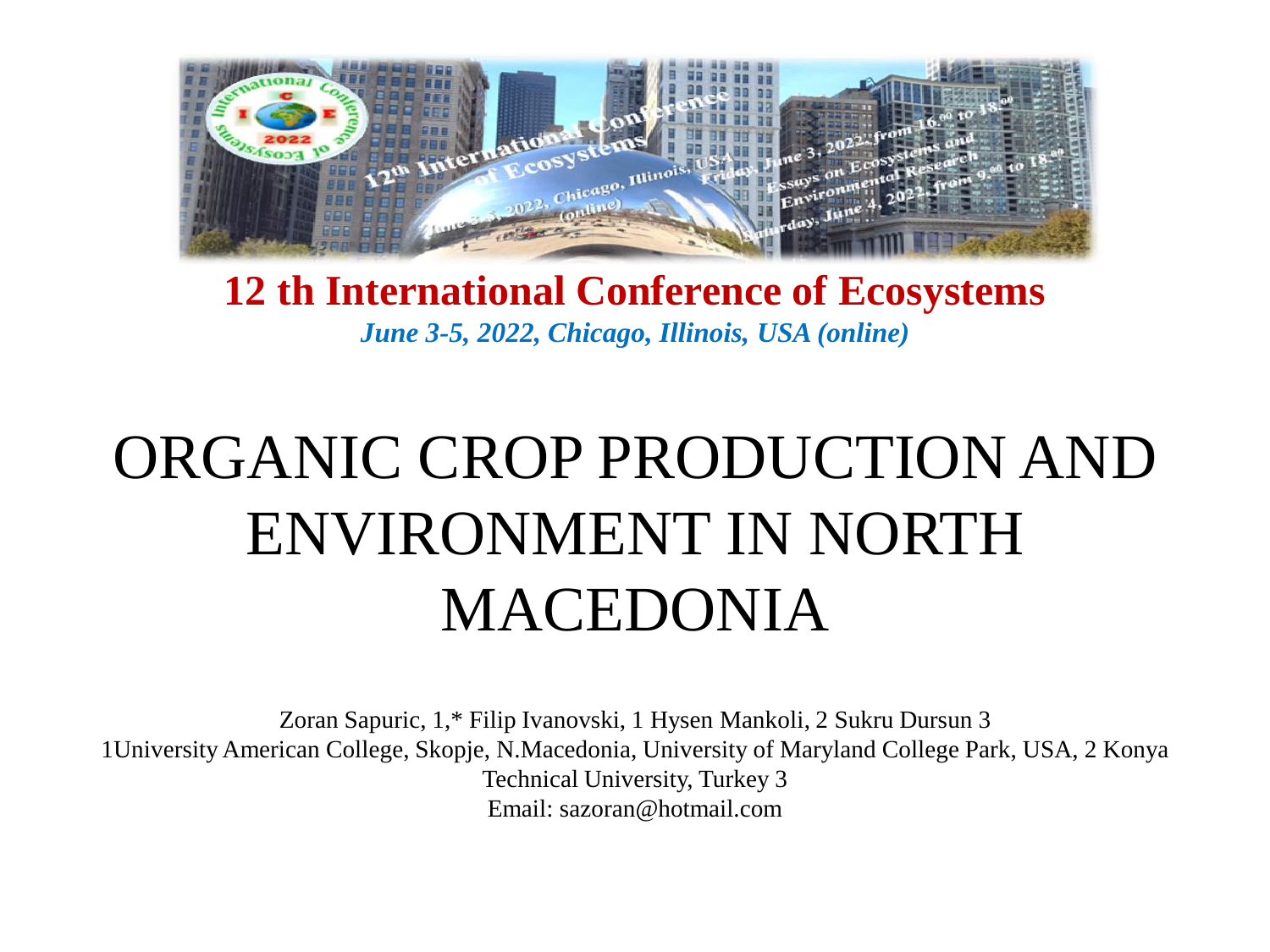#### **ABSTRACT**

Organic plant agriculture production is a complex system of farm regulations, preparation, production and management of food production, which covered high level of relations of environment and agriculture. This production enables protection of environment by using best available environmentally friendly substances and process in all phases of production, certification, storage, transport, trading and consumption. Organic crop production is more sustainable alternative than conventional production. In the same time food production is faced with the numerous of challenges, how to provide food for population growth. It is estimated that by 2050, demand for food will be increase by 60 to 90 %, adequately to growing population. Can organic production to be profitable? This is also a big challenge, and the question is how to make a balance between the cost and environmental benefits and carbon and other ecological footprints. Organic plant farming has developed rapidly in the last two decades, through increase of land areas, organic operators, organic production and sale. This production significantly prevents damages from pesticides, artificial fertilizers and other harmful chemicals and contributes to the protection and the improvement of environment. There is a lot benefits from organic plant production for human health and environment.

The first significantly steps in organic production in North Macedonia started in 1997 by production of organic teas. But significantly organic crop production started after 2004 when was adopted the first Law on organic production. In 2005 was adopted first program for support organic production that enabled 50 certified organic farmers to receive financial support for costs оф control, certification and laboratory analyses. Since then has started slowly, but gradually increasing of organic production. Today from total cultivated agriculture land which is about 560.000 hectares, organic production is organized on 1, 5% of this land. From the total state agriculture financial support from various programs that is about 170.000 Euros, support for organic production is about 2%. Only 1, 5% of total agriculture crop production, (mostly cereals) is organic. In the future in N. Macedonia there is a need of improvement of of all aspects of system of agriculture to increase organic production significantly. The main aims of this paper are to analyze the relation between agriculture crop organic productions and and environment in North Macedonia and to give some recommendations. Also within research for this paper, it is made a SWOT analyze.

Key words: organic, agriculture, environment, farmers, regulation.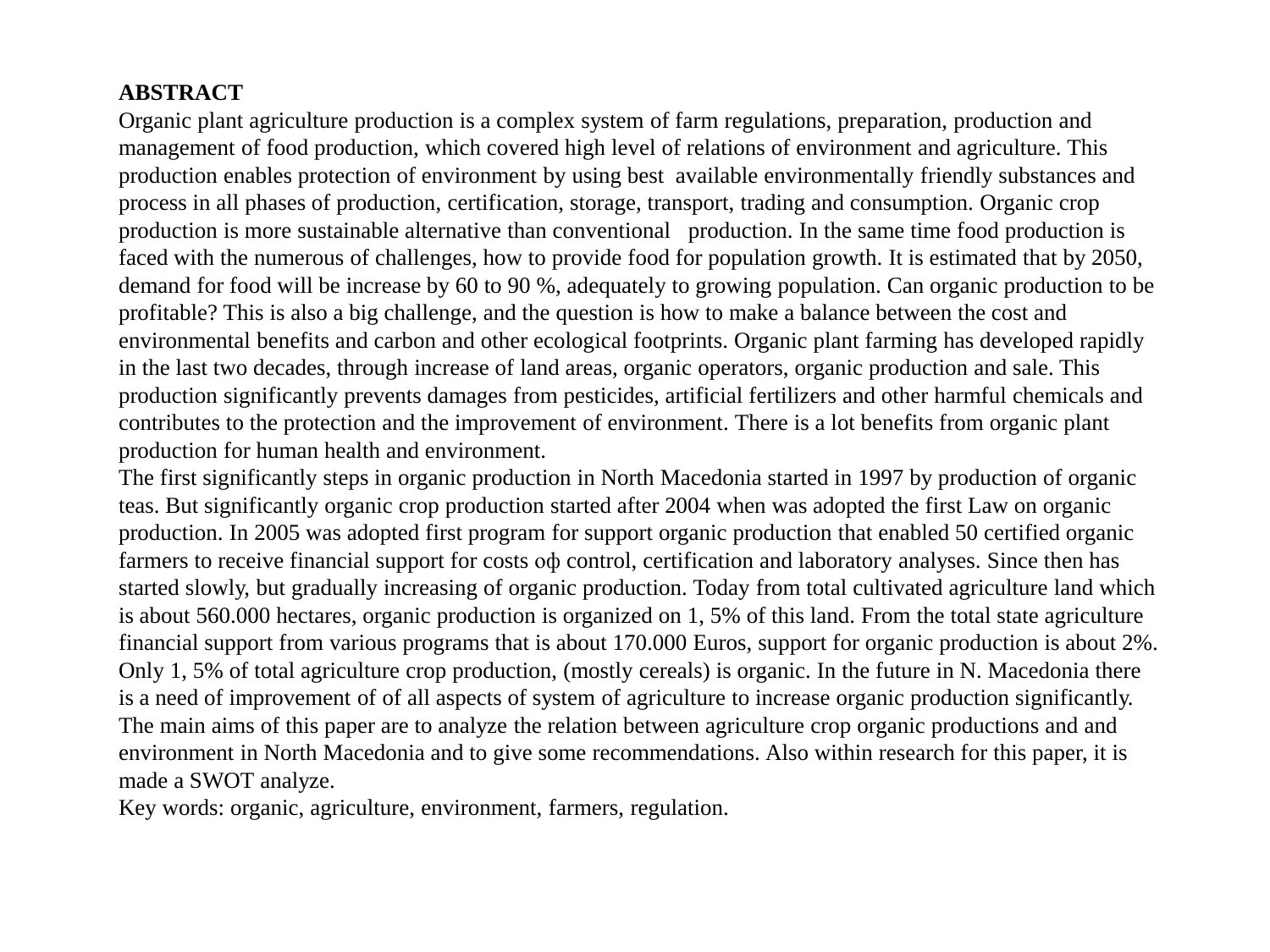The demand for food has been increasing permanently and nowadays the situation in the field of agriculture and food is very dramatic. More than 1 billion world population faces with shortage of food and starvation.

The situation with food and shortage of food is gets even more worse with the current situation in Ukraine. That country is one of biggest producers and exporters of wheat and other species of cereals.

The lack of all types of food, and in the framework of this, of crucial crops, such as wheat and cereals, vegetables fruit etc. additionally is deteriorating by rising the prices of food very often on a weekly bases.

How to provided the food for rising world population , especially in the non developed and poor, countries ?

How to improve productivity of food production?

How to mitigate negative effects of climate change ( now obviously is not possible to completely eliminate)?

How to stop reduces of surfaces( area) for agriculture production and in the frame work of this areas or crop production?

Is it possible taking account mentioned above to develop and promote organic crop production?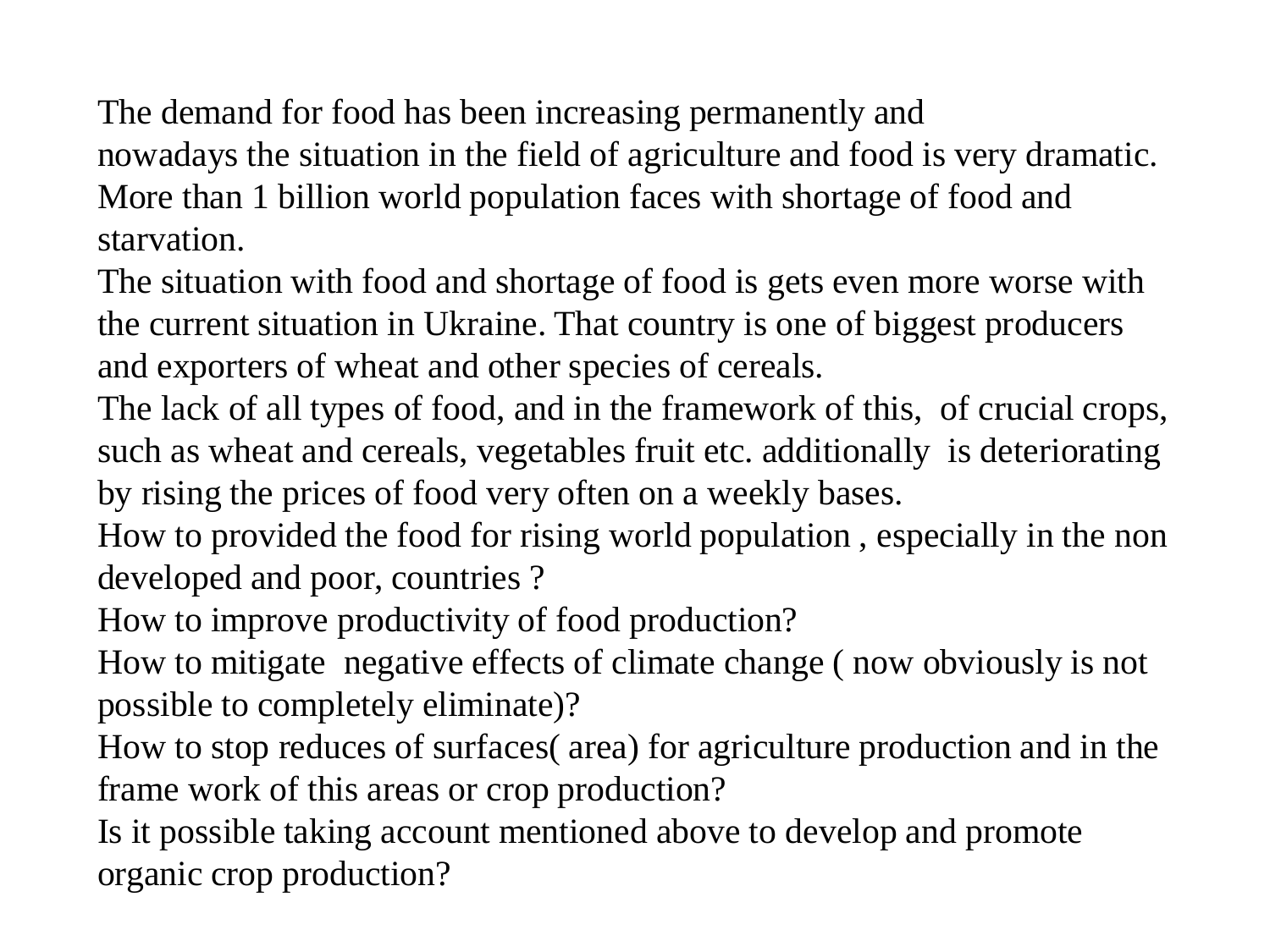These question are serious obstacles for development of organic crop production. These, today are very actual and there is a need of complex and permanent activities on the global, regional, state and local level by all stake holders, international organizations, regional organization and regional authorities, state and local authorities, science farmers, different type of association all business sector etc.

Besides all obstacles the answer is **YES** the organic production and development of crop agricultures has to be continue. The numerous of growing environmental threats, where agriculture takes serous part, and using chemical prepаrations, pesticides, fertilizers etc. Organic plant agriculture production is a complex system of farm regulations, preparation, production and management of food production, which covered high level of relations of environment and agriculture. This production enables protection of environment by using best available environmentally friendly substances and process in all phases of production, certification, storage, transport, trading and consumption. Organic crop production is more sustainable alternative than conventional production. In the same time food production is faced with the numerous of challenges, how to provide food for population growth. It is estimated that by 2050, demand for food will be increase by 60 to 90 %, adequately to growing population.

Can organic production be profitable? This is also a big challenge, and the question is how to make a balance between the cost and environmental benefits and carbon and other ecological footprints and taking into account that environmental taxes obviously will be rise, taking into account advantages of expected of increasing the organic crop products and rising of public awareness of the importance of quality of food and This is also a big challenge, and the question is how to make a balance between the cost and environmental benefits and carbon and other ecological footprints. agriculture products for the human health and the environment.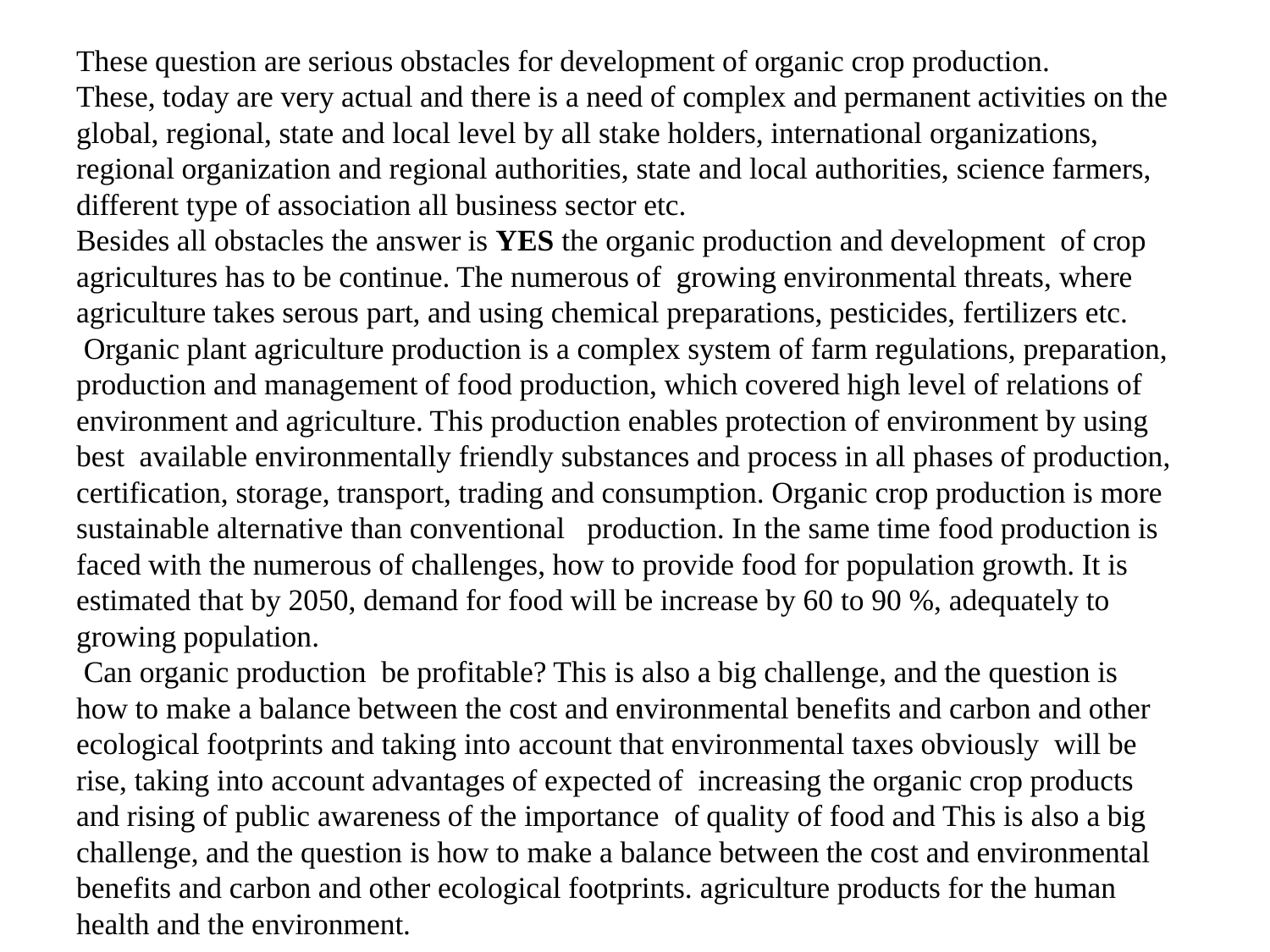Organic plant agriculture production is a complex system of farm regulations, preparation, production and management of food production, which covered high level of relations of environment and agriculture. This production enables protection of environment by using best available environmentally friendly substances and process in all phases of production, certification, storage, transport, trading and consumption. Organic crop production is more sustainable alternative than conventional production. In the same time food production is faced with the numerous of challenges, how to provide food for population growth. It is estimated that by 2050, demand for food will be increase by 60 to 90 %, adequately to growing population. Organic plant farming has developed rapidly in the last two decades, through increase of land areas, organic operators, organic production and sale. This production significantly prevents damages from pesticides, artificial fertilizers and other harmful chemicals and contributes to the protection and the improvement of environment. There is a lot benefits from organic plant production for human health and environment.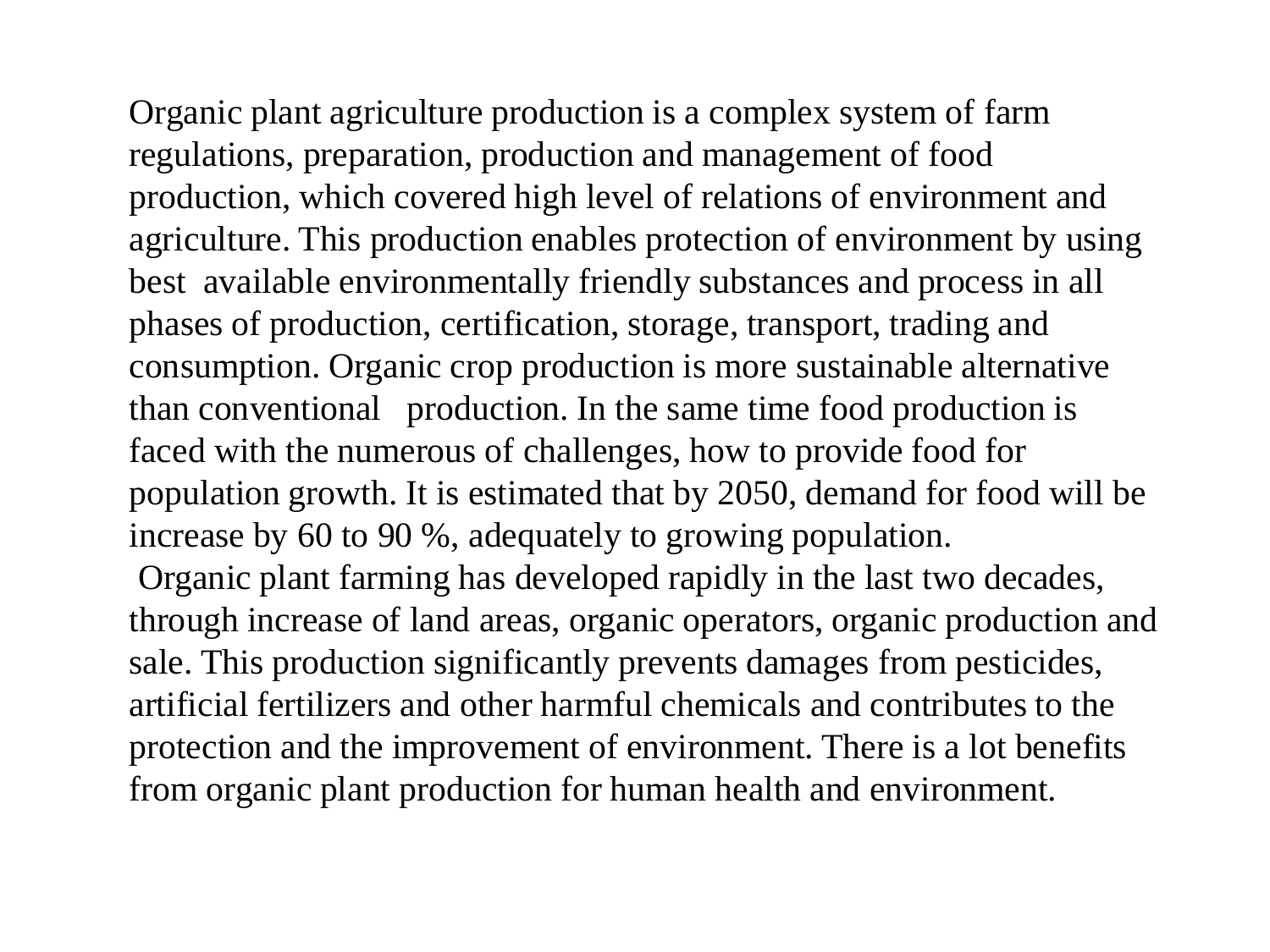Unsustainable agricultural is one of the biggest driver of environmental degradation, biodiversity loss and contribute to global warming and climate change, contamination of soil, water, air and all other environmental media. There is a lot benefits from organic plant production for human health and environment, protect and mitigate threats from climate change and global warming, protect air, soil water, human health, reduces soil erosion, free from pesticides and chemicals, free from GMO, tastes better, seasonable and fresher, more nutrient dense, much more sustainable, support animal welfare, benefits from ethical side etc.

Organic crop production combines best environmentally friendly methods, tools and practices and it is an overall complex system of farming management that combines a high level of protection of environment, natural resources, high level of human standards, production by using natural substances and processes and methods. It provides integrated environmentally friendly management.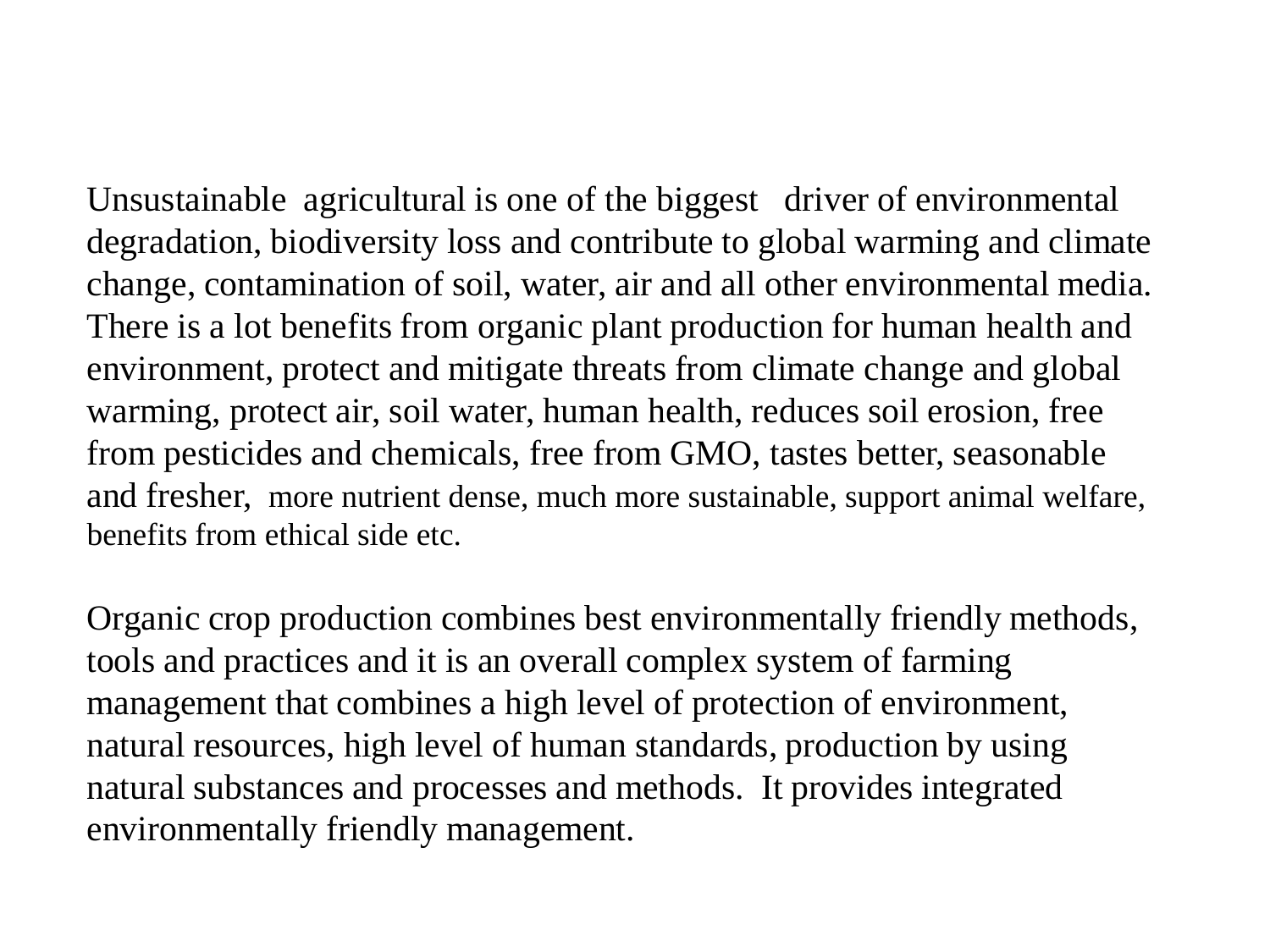## ORGANIC CROP PRODUCTION AND ENVIRONMENT IN THE EUROPEAN UNION

EUROPEAN UNION faces with the rapidly expansion of production of organic agriculture production using the best available techniques .

The EU is strongly dedicated to the development of organic crop production and has been permanently development a legal framework which is a base for further actions. We will mention some of these:

-Regulation on information to provide on the labeling of organic products, -Regulation on the use of in -conversion and non organic plant reproductive materials,

- Regulation on certain detailed production rules for organic products, regulation on organic production rules for sprouted seeds,

-Regulation on the production and marketing of plant reproductive material,

- Regulation on the requirements for groups of operators for organic products, regulation for testing the organic production,

-Regulation for specific organic rules,

-Regulation of checking documentary for organic products,

-and many other legal regulation acts.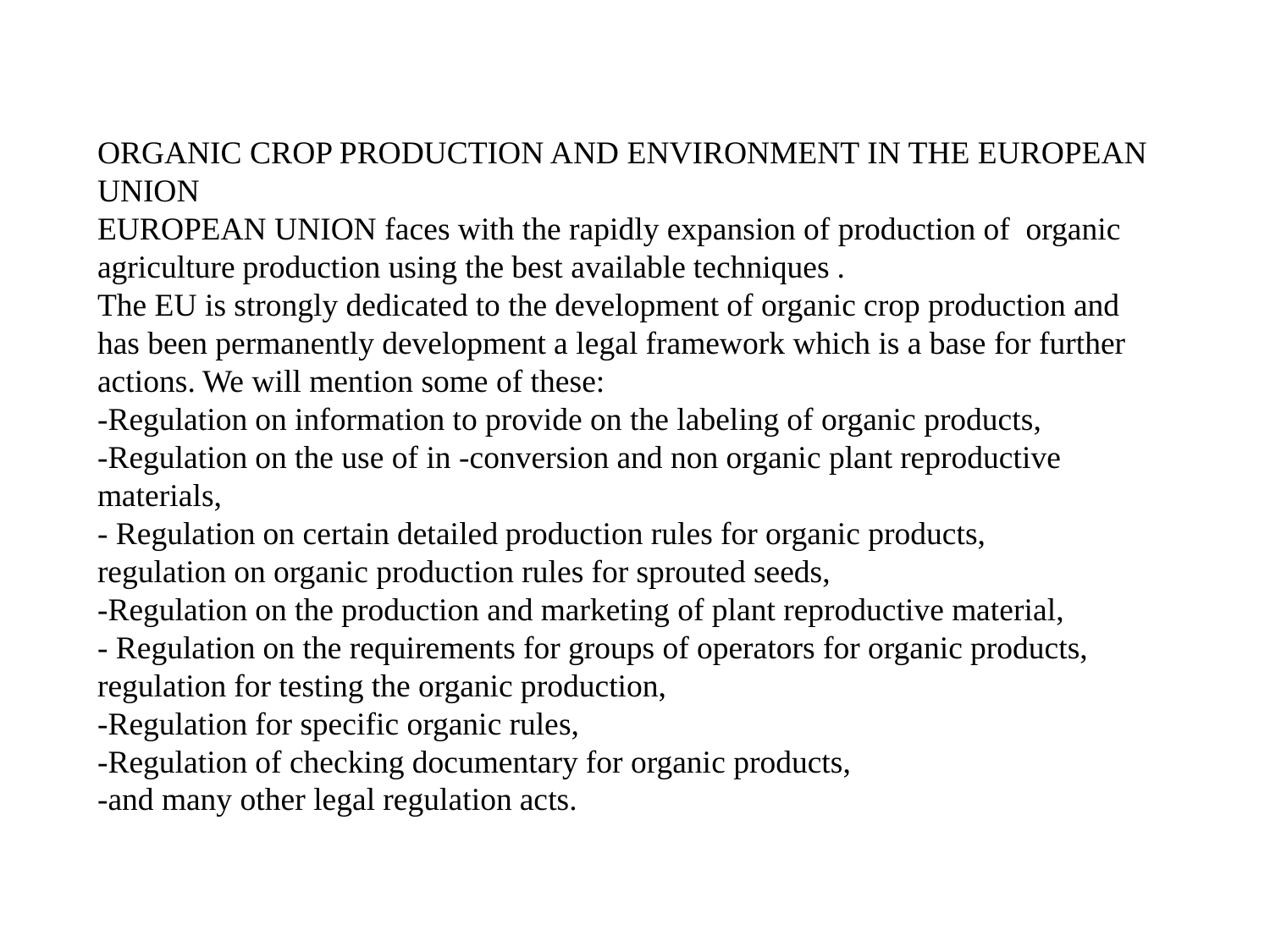The importance of production of food and within it of agriculture production in North Macedonia is very high, considering that 12% of total national GDP, belong to the agriculture and food production. The total national GDP is about 10.5 billion Euros.

In N. Macedonia, crop agriculture participated with 76% of total agriculture production. From total agriculture crop production. vegetables is 42%, fruit 18%,cereals 15%, fodder plants 12% , industrial plants 8% and the rest of about 5% belongs to the other agriculture products.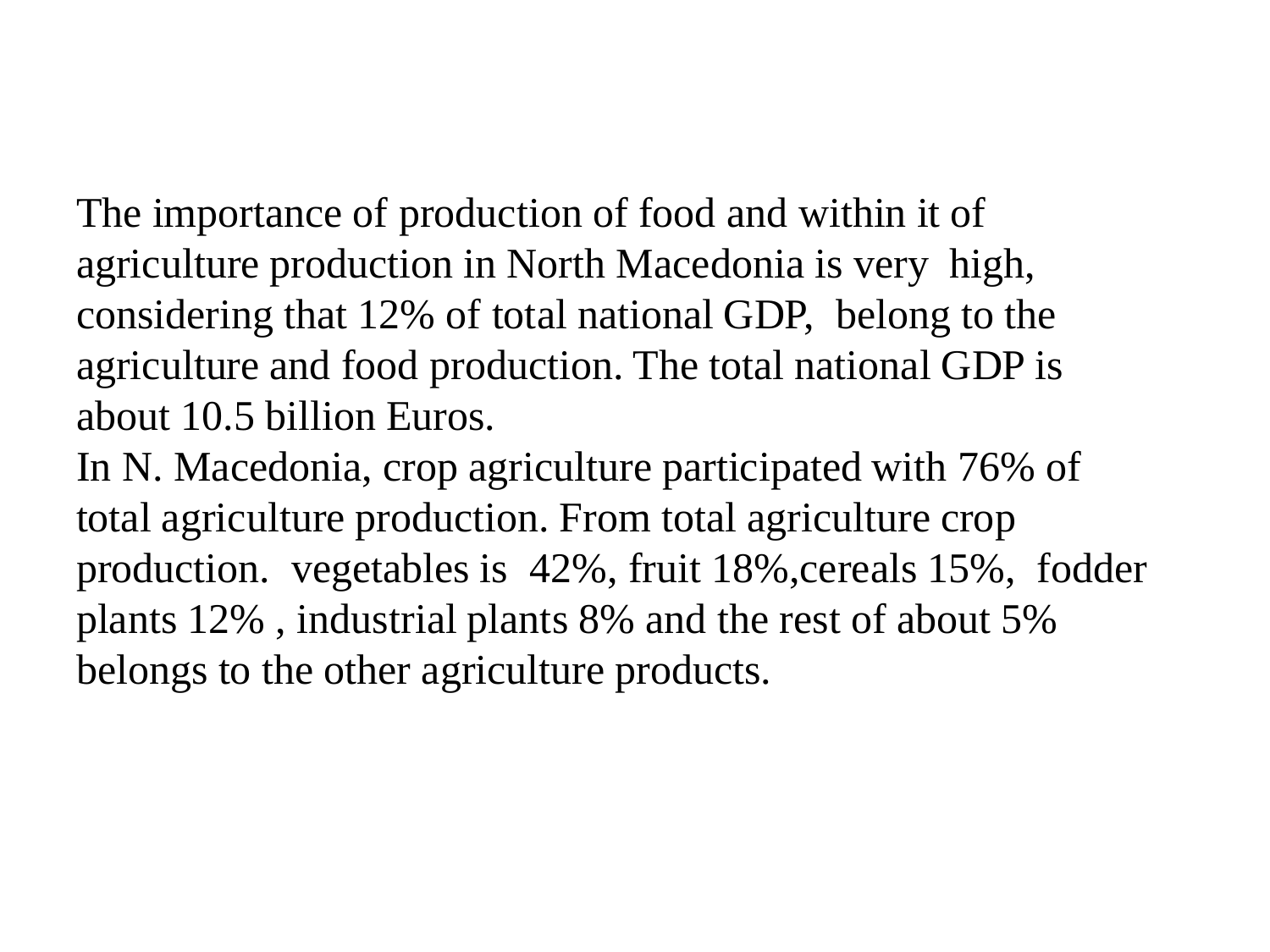The first National plan of organic agriculture production was adopted in 2013, covering the period 2013-2020. This plan was prepared with technical and financial support of FAO) Food Agriculture Organization).

The early beginning of organic production start in 1997, when one large pharmacy production factory produced organic tea.

In 1998 4 farmers made first steps in organic production. In 2005, the first certified 50 farmers received subsidies from the central government for expenses for controlling process, certification and laboratory analyse.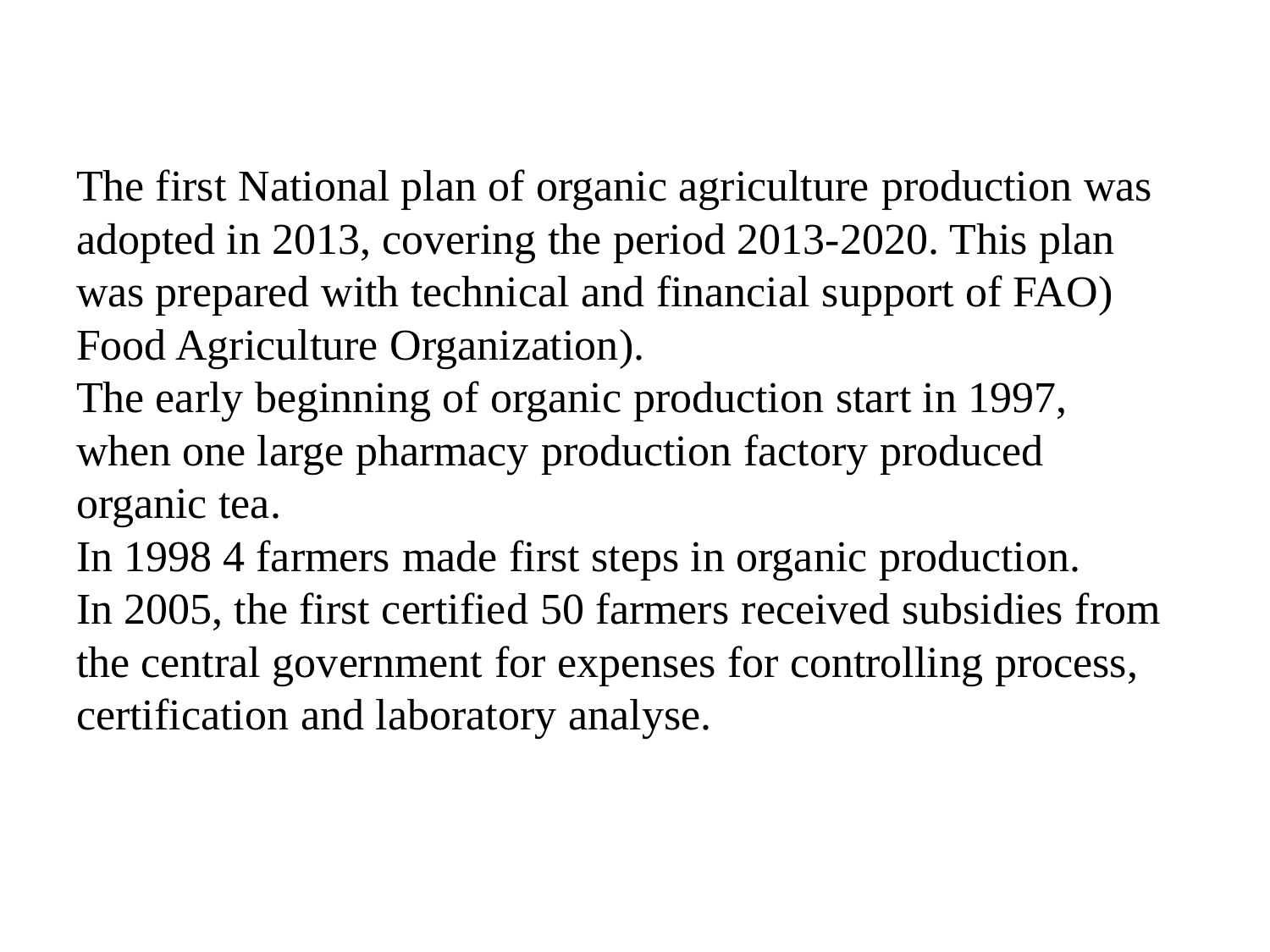| 201Table 1: Total Certificated Arable Agriculture Land for Organic Production in<br><b>Hectares</b> |         |  |
|-----------------------------------------------------------------------------------------------------|---------|--|
| Year                                                                                                | Surface |  |
| 2010                                                                                                | 5.220   |  |
| 2011                                                                                                | 6.580   |  |
| 2012                                                                                                | 5.100   |  |
| 2013                                                                                                | 6.300   |  |
| 2014                                                                                                | 7.800   |  |
| 2015                                                                                                | 9.500   |  |
| 2016                                                                                                | 10.800  |  |
| 2017                                                                                                | 12.000  |  |
| 2018                                                                                                | 14.110  |  |
| 2019                                                                                                | 19.000  |  |
| 2020                                                                                                | 22.550  |  |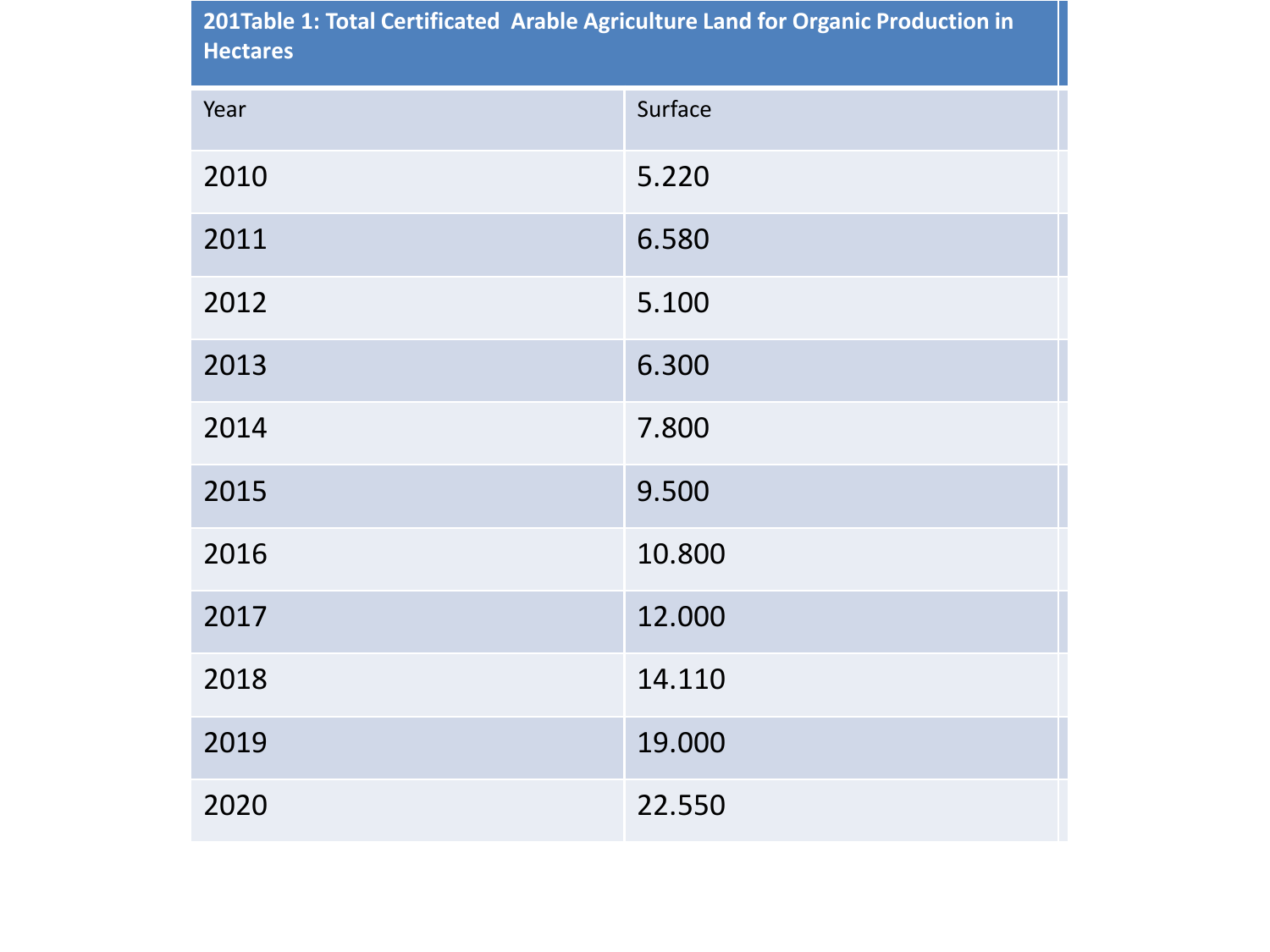The number of farmers that produce agriculture crop organic products since 2005 has been growing slowly but permanently.

The table 2 shows a number of farmers that produce organic products in some years.

| 2005 | 50    |
|------|-------|
| 2006 | 102   |
| 2007 | 150   |
| 2008 | 226   |
| 2011 | 780   |
| 2012 | 795   |
| 2015 | 1.100 |
| 2018 | 1.210 |
| 2019 | 1.400 |
| 2020 | 1.650 |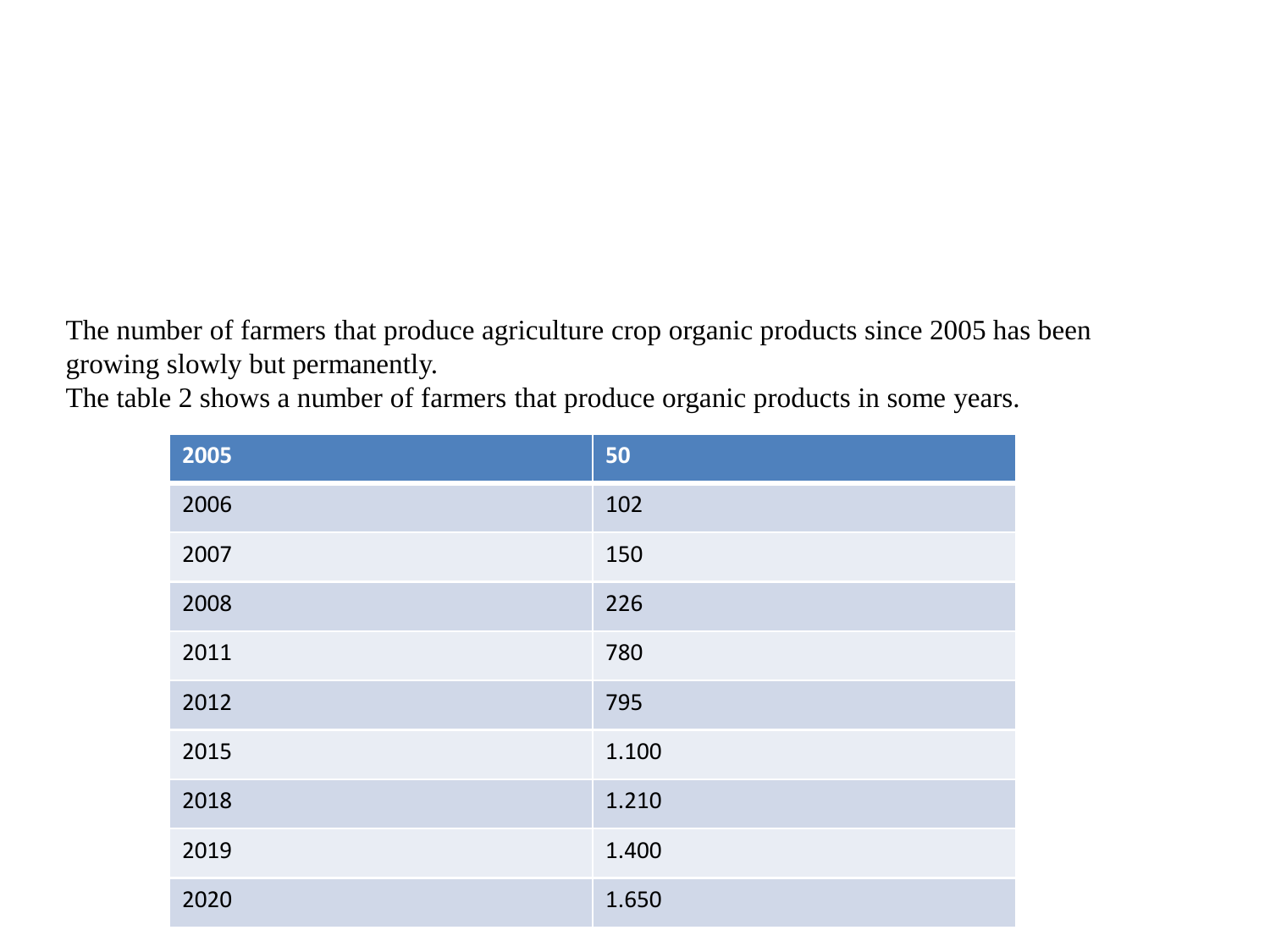Table 1 shows that the surface of agriculture land intended for organic production has been growing since 2010 , when was started significantly organic crop production. The total surface of agriculture arable land is about 360.000 hectares. From this only 22.550 hectares belongs to the land where organic production is organized.

This has been slowly but permanently. growing. But in the future there is a need for stronger integrated activities for increasing the organic crop production.

This is more clear considering the facts that from total agriculture land only 6.25% belongs to the organic production.

The citation is even worse because only 3% of total agriculture products participate in a total agriculture production.

Half of organic crop production belongs to the cereals.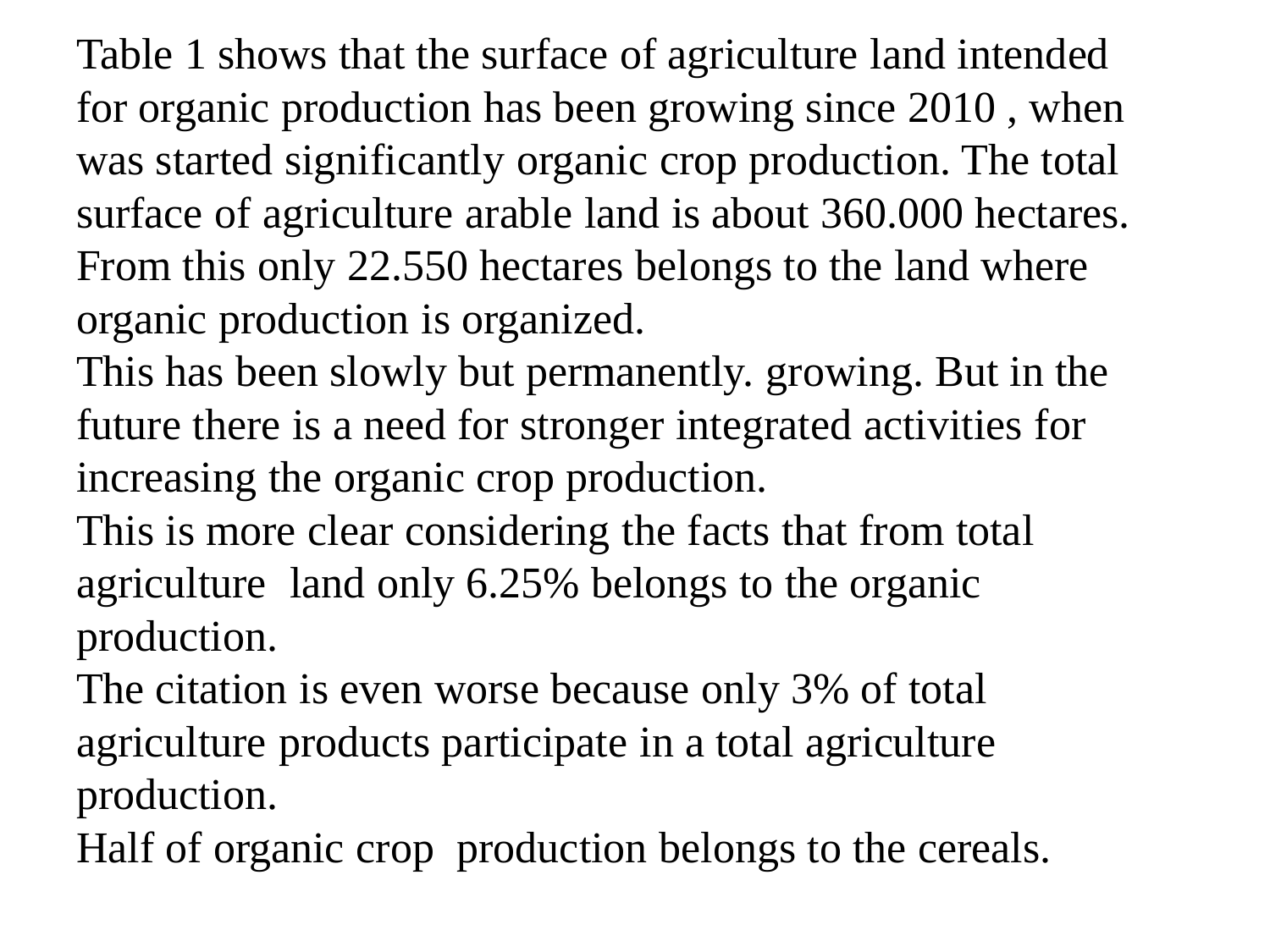In 2004 was adopted the first Law on organic agriculture production.

The new Law on organic agriculture production. Was adopted in 2009, and it was amended in 2009,2011 and 2016.

It regulates, organic production in all phases of production, preparing, and distribution.

These phases covers also storing, processing, finish the processing( reprocessing) , transport, sales, import, export, labeling, certification, controlling, certifications and other phases.

According to the Law audit of all phase is competence of State agriculture inspectorate, Agency for food and veterinary and Agency for rural development.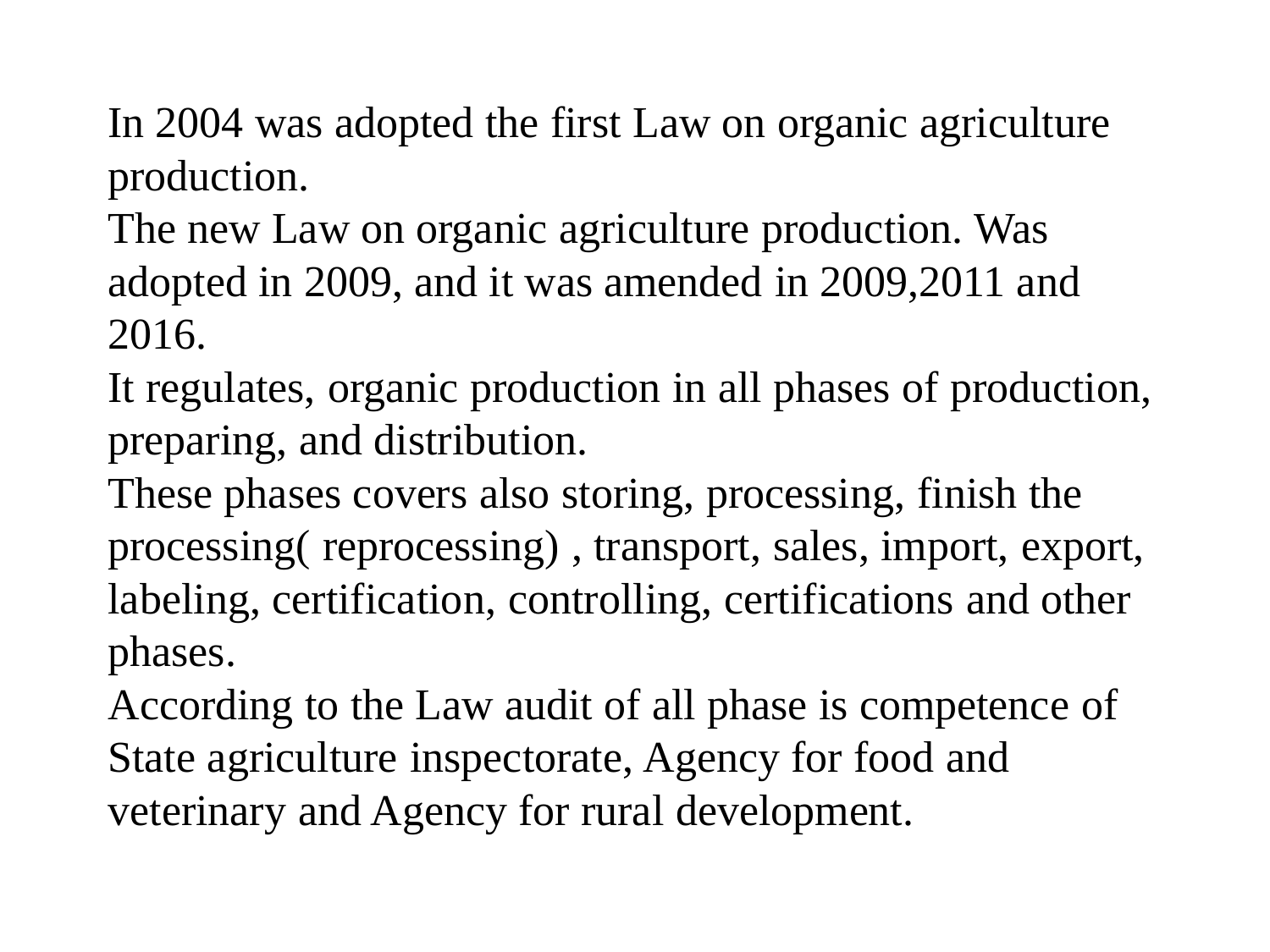| <b>Strong sides</b><br>-Number of high agriculture high<br>schools and 3 agriculture faculties.<br>- Institutes for organic production,<br>- expert capacities,<br>-EU integration process,<br>-State subsidies,<br>-IPARD EU support.        | <b>Week sides</b><br>-insufficient presents of education<br>about organic production,<br>-insufficient figures about the<br>quality of soil,<br>-lack of education and training of<br>farmers,<br>-Low level of public awareness,<br>-Law level of economic situation,<br>-Global crises of food.<br>- lack of consumers trust to the<br>certification process |
|-----------------------------------------------------------------------------------------------------------------------------------------------------------------------------------------------------------------------------------------------|----------------------------------------------------------------------------------------------------------------------------------------------------------------------------------------------------------------------------------------------------------------------------------------------------------------------------------------------------------------|
| Opportunities<br>-Increasing subsidies for organic<br>production,<br>- increasing of use of EU funds,<br>- strengthening of promotion,<br>-Rising of public awareness<br>- increasing of number of authorized<br>companies for certification, | <b>Threats</b><br>-Low level of farmer's interest,<br>-Lack of products,<br>-low interest of young people for<br>agriculture,<br>-Lack of education,<br>-- lack of authorized certifications<br>operators( only two),<br>Look of overwance and tradition                                                                                                       |